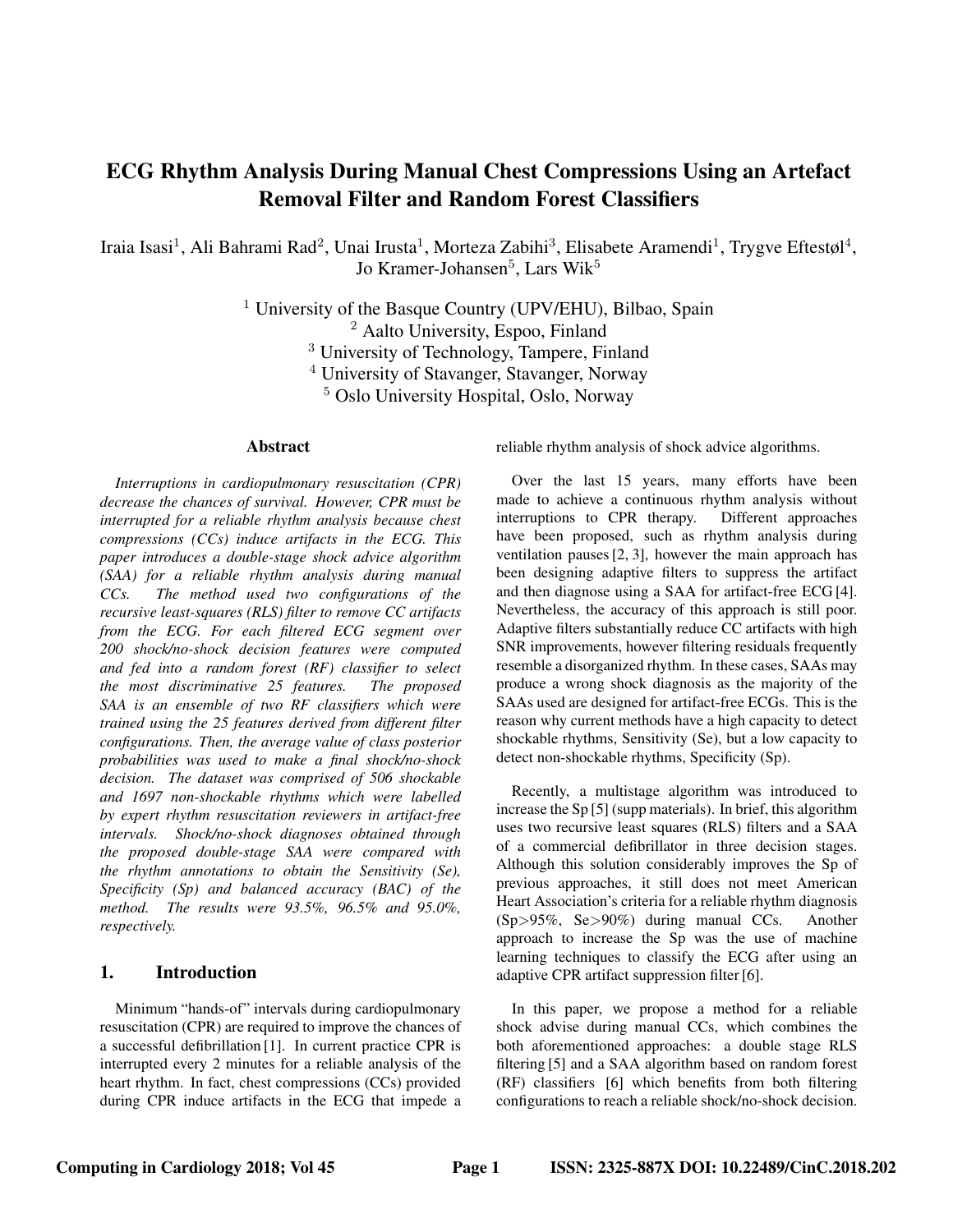# 2. Materials and methods

### 2.1. Dataset

The data were obtained from a prospective study of out-of-hospital cardiac arrest (OHCA) patients gathered between March 2002 and September 2004 by the emergency services of London, Stockholm and Akershus and coordinated by the Oslo University Hospital. The ECG and the compression depth (CD) signals were acquired using a modified version of Laerdal's Heartstart 4000 defibrillator (4000SP) and were resampled to 250 Hz. A notch and a Hample filter were used to remove 50 Hz noise and spiky artifacts from the ECG, respectively. Finally, the ECG was band limited to 0.5-40 Hz. CC instants  $(t_k)$  were automatically marked in the CD signal using a negative peak detector for depths above 1 cm, see figure 1.

The dataset used in this study contained 2203 records obtained from 273 OHCA patients. Each record (see figure 1) consisted of two consecutive intervals: a 15-sec interval which includes continuous CCs, and a 5-sec interval free of artifact. The latter interval was reviewed by expert resuscitation rhythm reviewers to annotate the patient's underlying rhythm as shock/no-shock and use it as ground truth. In total there were 506 shockable and 1697 non-shockable rhythms.

#### 2.2. Filtering the CC Artifact

In this work, the used CC artefact suppression method is based on a recursive least squares (RLS) filter adapted to estimate periodic interferences [5]. The RLS filter estimates the time-varying coefficients  $(a_k(n))$  and  $b_k(n)$  of a multiharmonic model of the artifact whose fundamental frequency  $(f_0(n))$  is derived from the chest compression instants  $(t_k)$ :

$$
s_{\text{cc}}(n) = \sum_{k=1}^{N} a_k(n) \cos(k2\pi f_0(n)nT_s) +
$$
  
\n
$$
b_k(n) \sin(k2\pi f_0(n)nT_s)
$$
  
\n
$$
f_0(n) = \frac{1}{t_k - t_{k-1}} \quad t_{k-1} < nT_s \le t_k
$$
\n(2)

The CC artifact is iteratively estimated  $(\hat{s}_{cc})$  and subtracted from the corrupted ECG  $(s_{cor})$ , to obtain the clean ECG ( $\hat{s}_{\text{ecg}}$ ), as shown in figure 1.

In the RLS filter there are two degrees of freedom, the number of harmonics needed to model the artifact  $(N)$  and the forgetting factor  $(\lambda)$  which controls the coarseness of the filter. In this paper, the corrupted ECG was filtered for two configurations of the RLS filter  $(N/\lambda)$  following the optimal configuration of the multistage algorithm described in [5] for manual CCs. In the first stage, the corrupted ECG was coarsely filtered  $(\hat{s}_{\text{ecg}\lambda_1})$  using a  $\lambda$ of 0.987 whereas in the second stage the ECG was finely filtered ( $\hat{s}_{\text{ecg}\lambda_2}$ ) with a  $\lambda$  fixed to 0.998. In both stages N was set to 4.

### 2.3. Feature engineering

For each filtered ECG ( $\hat{s}_{\text{ecg}\lambda_1}$ ,  $\hat{s}_{\text{ecg}\lambda_2}$ ), a multi-resolution analysis is employed to extract 244 features. Only the interval from 4s to 12s was used to compute features. First 4s were left out to avoid RLS filtering transients. The 8-second ECG segments were decomposed by discrete wavelet transform (DWT) into its subbands with the Daubechies 4 wavelet and 7 levels of decomposition generating a set of approximation coefficients  $a_7$  and seven sets of detail coefficients  $d_1$  to  $d_7$ . The ECG was then reconstructed,  $s(n)$ , by using detail coefficients  $d_3 - d_7$ . Reconstructed signals corresponding to each set of detail coefficients ( $d_3$  to  $d_7$ ) were also generated:  $s_3(n)$  to  $s_7(n)$ .



Figure 1. Example of a 20 s episode of the database. The top panel shows the ECG of a patient with a shockable rhythm (Sh): the first 15 s are corrupted by the CC artifact and the last 5 s are free of artifact showing the patient's underlying rhythm. The second pannel shows the filtered ECG and the bottom panel the CD signal with the CC instants  $(t_k)$ .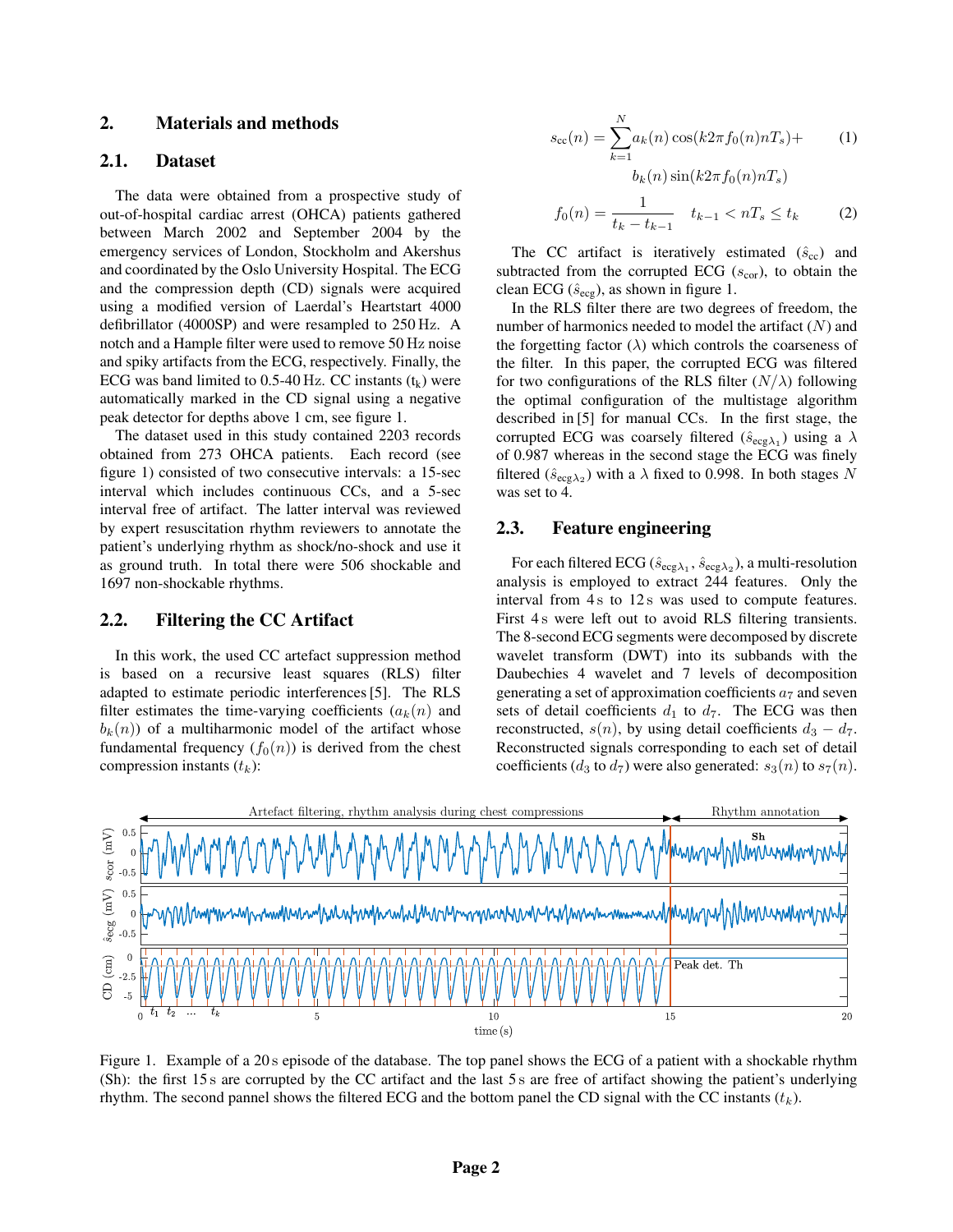For each filtered signal 244 features were computed [7– 9] based on the multi-resolution analysis. The features were ranked by importance in each random forest (RF) classifier using the out-of-bag error [10]. For each set the top ranked 25 features were selected for classification.

# 2.4. Classification

The last step in the proposed SAA is classification. An ensemble of two RF classifiers were combined to reach a shock/no-shock decision, as can be shown in the last block of figure 2. The first classifier was trained using the selected 25 features from  $\hat{s}_{\text{ecg}\lambda_1}$  whereas the second one was trained using the selected 25 features from  $\hat{s}_{ecg\lambda_2}$ . The final shock/no-shock decision was made based on the average value of the class posterior probabilities of two RF classifiers. The class with the higher average value of class posterior probabilities was chosen for shock/no-shock decision.

Both RF classifiers had 300 decision trees. Each tree was trained using bootstrapped replicas of the training data and the prior probabilities of each class (shock/no-shock) were balanced for each tree by using resampling. The cost function was defined to penalize the wrong diagnosis of nonshockable rhythms by a factor of 95/90 based on the AHA recommendation.

### 2.5. Model assessment

A 10-fold cross-validation (CV) scheme was used to train and test the SAA. Folds were partitioned patient-wise ensuring that the rhythm prevalences matched to at least 85% the prevalences for shockable and nonshockable rhythms of the whole dataset (quasi-stratified).

Test segments were diagnosed as shock/no-shock based on the average value of class posterior probabilities (see section 2.4). These diagnoses were compared with the rhythm annotations to obtain the following performance metrics: Se, Sp and Balanced Accuracy (BAC), that is, the mean value of Se and Sp. In order to obtain the statistical distributions of these metrics the process was repeated 100 times. The results were compared to those obtained using the classical approach, filtering followed by a SAA designed for artifact-free ECG [11], in a single stage and multistage configurations.

# 3. Results

The mean (95% confidence interval) Se, Sp and BAC of the proposed double-stage SAA were 93.5% (92.9-94.0), 96.5% (96.2-96.6) and 95.0% (94.7-95.3), respectively. The classical approach in an optimal multistage configuration, as described in [5], yielded a Se, Sp and BAC of: 91.7%, 93.7% and 92.7%, far below the obtained results using our proposed double-stage SAA.

A classical single stage solution produced an Se, Sp and BAC of 96.3%, 81.3% and 88.8%, respectively. The results for the best single RF-classifier  $(\lambda_2)$  were 92.8% (92.3-93.5), 96.5% (96.2-96.7) and 94.7% (94.4-95.0), respectively. These results meet the minimum 90% Se and 95% Sp performance goals recommended by the American Heart Association (AHA).

Table 1 shows the selected features for  $\hat{s}_{\text{ecg}\lambda_1}$  and for  $\hat{s}_{\text{ecg}\lambda_2}$ , with the following notation: feature name (signal/wavelet coefficient). The first nine features of both columns are described by Figuera *et al* [7]. Features from 10 to 15 in the left column and from 10 to 12 in the right column were introduced by Rad *et al* [8]. Fuzzy Entropy (FuzzEn), the Signal Integral parameter (SignInt), the Peak Power Frequency (PPF), the Smoothed Nonlinear Energy Operator (SNEO) and the Hjorth Mobility parameter are described in [9, 12], [13], [14], [15] and [16], respectively. The remaining features were designed for this work: the number of QRS-like peaks (Npeak) and the Euclidean distance between the Hjorth Mobility and the Hjorth Mobility of the second degree (Mx2).

# 4. Discussion

This work introduces a double-stage SAA for a reliable rhythm analysis during CPR inspired by two solutions proposed in the literature to increase the Sp for rhythm analysis during CCs [5, 6]. Our proposed SAA algorithm consists of a double-stage RLS filtering, multiresolution analysis for feature extraction, and two RF classifiers.

A single filtering stage followed by a commercial SAA yielded a Se and a Sp of 96.3% and 81.3% respectively. Using an ad-hoc SAA designed to diagnose filtered ECGs



Figure 2. Arquitecture of the proposed double-stage SAA.